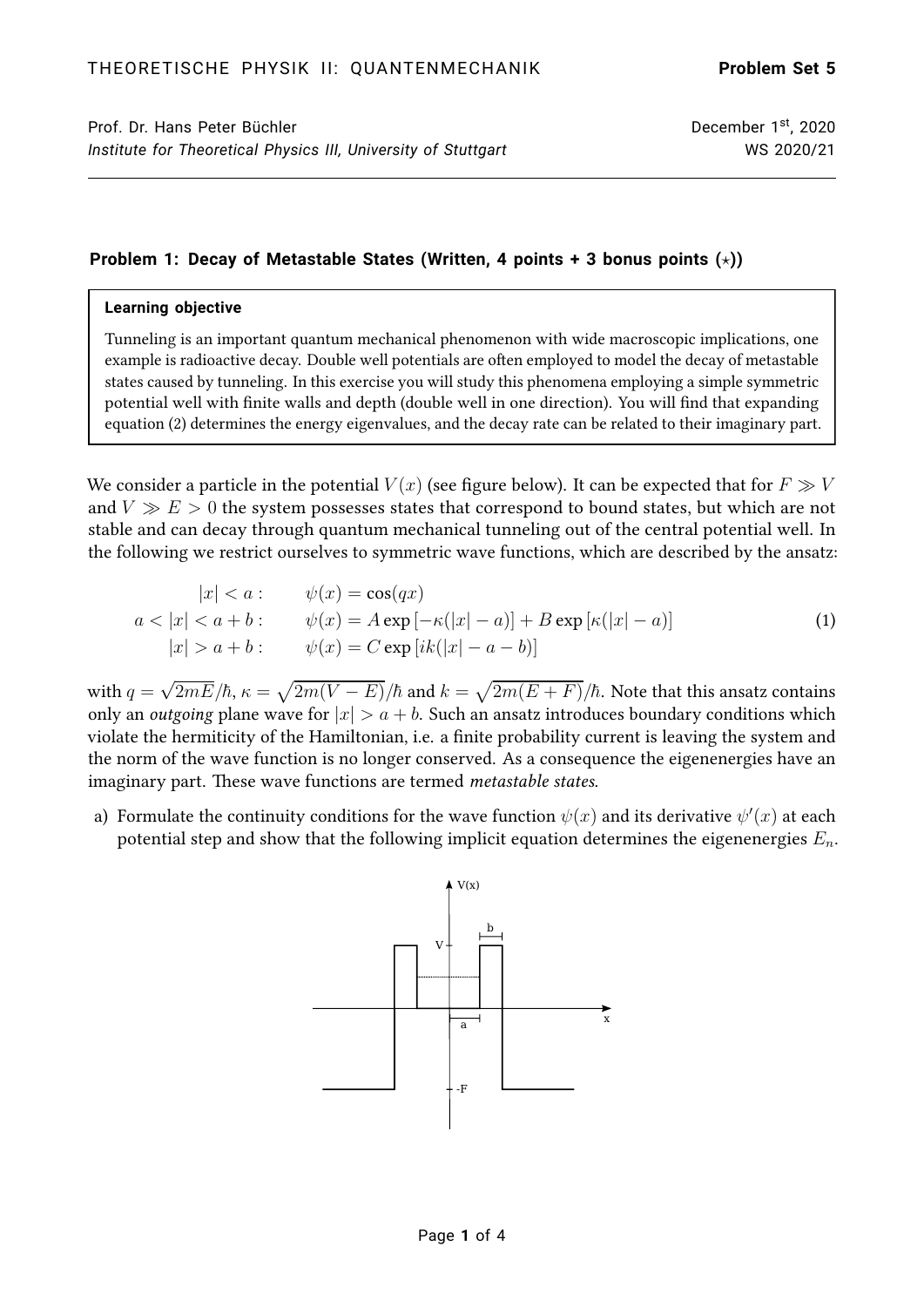Expand in the small parameter  $\kappa/k$ .

<span id="page-1-0"></span>
$$
q\sin(qa) = \kappa(A - B) = \kappa\cos(qa)\left[\coth(\kappa b) + \frac{\kappa}{ik\sinh(\kappa b)^2} + \mathcal{O}\left((\kappa/k)^2\right)\right]
$$
 (2)

We consider a large barrier, i.e. tunneling is exponentially suppressed by  $exp(-2\kappa b)$ . Therefore expand Eq. [\(2\)](#page-1-0) in the small parameter  $\exp(-2\kappa b)$ .

b) To zeroth order in  $exp(-2\kappa b)$  the eigenenergies are those of a potential well of finite depth. Show that for  $q/\kappa \ll 1$  the lowest eigenergy  $E_0$  has the following form

$$
E_0 = \frac{\hbar^2 q_0^2}{2m} \quad \text{with} \quad q_0 = \frac{\pi/2}{a + 1/\kappa}.\tag{3}
$$

c) To first order in  $\exp(-2\kappa b)$  the energy  $E_{\text{ms}}$  can be written as

$$
E_{\rm ms} = E_0 + \Delta - i\Gamma/2. \tag{4}
$$

Determine  $\Delta$  and  $\Gamma$ . Show that the imaginary part of the energy can be interpreted as a decay rate

$$
\langle \psi(t) | \psi(t) \rangle \sim \exp(-\Gamma t). \tag{5}
$$

Note that  $|\psi(t)\rangle$  is the wavefunction inside the well.

d) Show that the probability current density is given by the following relations

$$
j(x = a + b, t = 0) = \frac{\hbar k}{m} |\psi(a + b, 0)|^2 / N = \frac{\Gamma}{2\hbar}.
$$
\n(6)

What is a meaningful normalization  $N$  of the wavefunction ?

 $e^*$  Now we consider the true eigenenergies of the potential  $V(x)$  which respect the hermiticity of the Hamiltonian. Such solutions are characterized by an ingoing and outgoing wave for  $|x| > a + b$ . The ground state and first excited state in a symmetric potential behave asymptotically (for  $|x| \to \infty$ ) like

$$
\psi_0 \sim \cos(|x|k + \delta_0)
$$
  

$$
\psi_1 \sim \text{sgn}(x)i\sin(|x|k + \delta_1)
$$

where

$$
sgn(x) = \begin{cases} +1 & \text{if } x > 1\\ 0 & \text{if } x = 0\\ -1 & \text{if } x < 1. \end{cases}
$$

The phases  $\delta_0$  and  $\delta_1$  are the scattering phases of the symmetric and antisymmetric wave functions, respectively.

Write down the ansatz for the symmetric wavefunction for the potential  $V(x)$  and formulate the continuity conditions, which determine the scattering phase  $\delta_0(E)$  for the energy E. Compare the equations with the expressions from task a).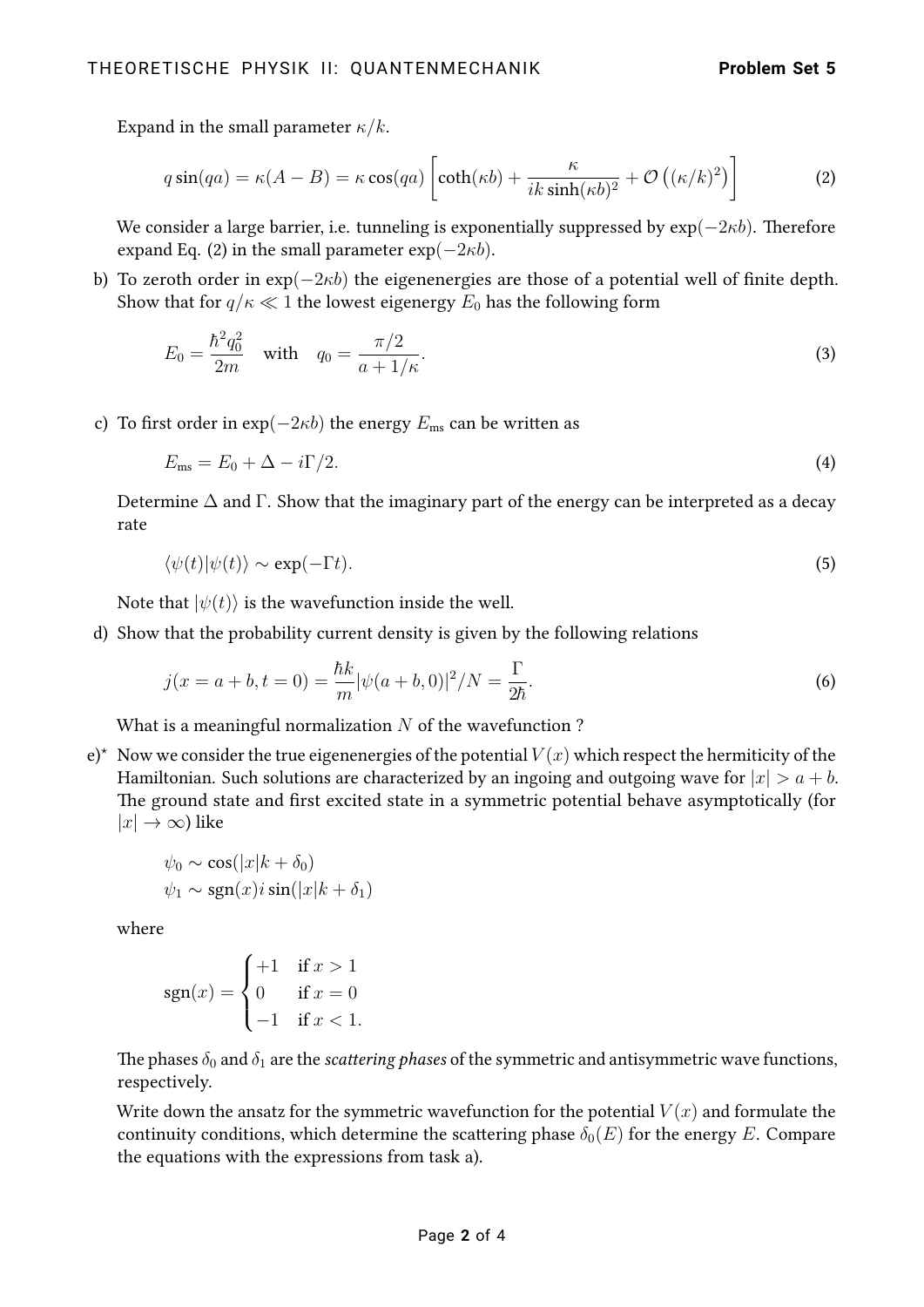f)<sup>\*</sup> We define the scattering cross section  $\sigma = \sigma_0 + \sigma_1$ , where the partial scattering cross sections  $\sigma_i$ describe scattering with the corresponding symmetry of the wavefunction. The optical theorem expresses the partial scattering cross sections in terms of the corresponding scattering phases

$$
\sigma_i = \frac{1}{(\tan \delta_i)^2 + 1}.\tag{7}
$$

Prove that the partial scattering cross section exhibits poles at the complex energies  $E_{\text{ms}}$  and  $E_{\text{ms}}^{\star}$ .

g)<sup>\*</sup> Show that in the vicinity of the poles  $\sigma_0(E)$  takes the following form

$$
\sigma_0(E) \sim \frac{1}{(E - E_0 + \Delta)^2 + \Gamma^2/4}.
$$
\n(8)

This shows that metastable states result in resonances in the partial scattering cross sections.

# **Problem 2: Creation and annihilation operators (Written, 3 points)**

# **Learning objective**

The harmonic oscillator problem is a corner stone in physics. In a previous problem set you saw how we can solve the 1-dimensional harmonic oscillator using the path integral formalism. Here we introduce another approach to solve the harmonic oscillator problem using ladder operators. You can realize that calculations become easier. Instead of solving differential equations, we have a linear algebra problem where we need to find the eigensystem of our Hamiltonian.

Given the 2-dimensional harmonic oscillator Hamiltonian:

$$
H = \hbar\omega_{+}(a_{+}^{\dagger}a_{+} + \frac{1}{2}) + \hbar\omega_{-}(a_{-}^{\dagger}a_{-} + \frac{1}{2});
$$
\n(9)

where the creation and annihilation operators  $a_\pm^\dagger,$   $a_\pm$  satisfy the following commutation rules:

$$
\left[a_{\pm}, a_{\pm}^{\dagger}\right] = 1; \qquad \left[a_{\pm}, a_{\pm}\right] = \left[a_{\pm}^{\dagger}, a_{\pm}^{\dagger}\right] = 0; \tag{10}
$$

$$
\left[a_{\pm}, a_{\mp}^{\dagger}\right] = \left[a_{\pm}, a_{\mp}\right] = \left[a_{\pm}^{\dagger}, a_{\mp}^{\dagger}\right] = 0;
$$
\n(11)

- a) Show that the Hamiltonian of the system is diagonal with respect to the eigenstates of the number operators  $N_+ = a_+^{\dagger} a_+$  and  $N_- = a_-^{\dagger} a_-$  and find the respective eigenenergies. Does the measurement of the observable  $N = N_{+} + N_{-}$  specify the state of the system?
- b) Define the groundstate of the system  $|0, 0\rangle$  through  $a_{+} |0, 0\rangle = 0$ , correctly normalized  $\langle 0, 0|0, 0\rangle =$ 1. The Hilbert space can be constructed by the application of creation operators on  $|0, 0\rangle$ . Show that the commutation relations

$$
[N_{+}, a_{+}] = -a_{+} \qquad \left[N_{+}, a_{+}^{\dagger}\right] = a_{+}^{\dagger} \tag{12}
$$

hold (same for N−). Find the normalized eigenvectors  $|n_+, n_-\rangle$  of both number operators with eigenvalues  $n_+$  and  $n_-$ .